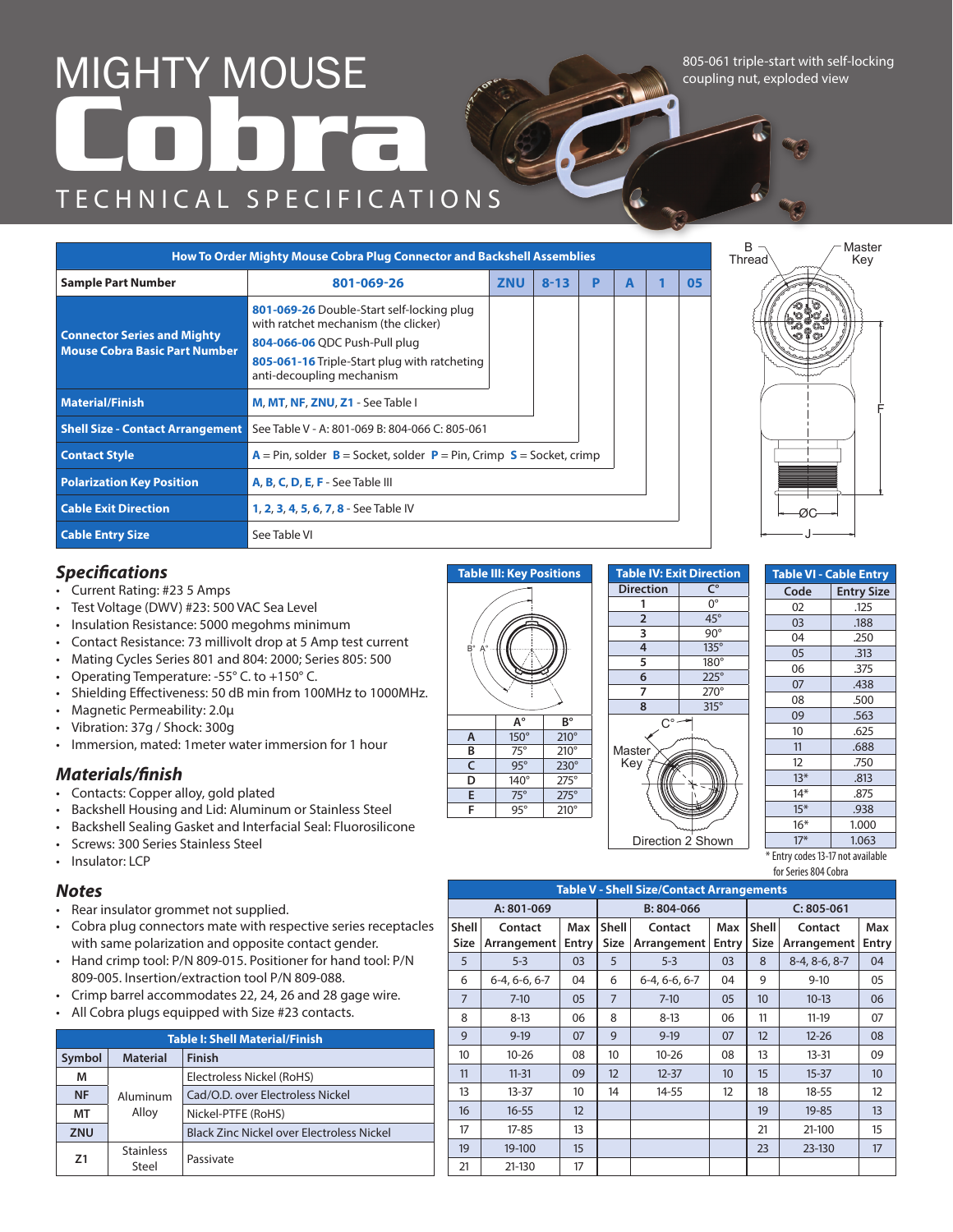

| APPROVED<br>EAG<br>EAG<br>$\supseteq$<br>$\infty$<br><b>DATE</b><br>10/09/<br>REVISION HISTORY                                                                                                                                                                           | <b>MASTER</b><br>KEY<br>12/<br>$\hat{\mathbb{S}}$<br>02/<br>g<br>THREAD<br>$\mathbf{\Omega}$                                                                                                                                                                                                                                                                                                                                                                         |                                                                                                                                                                | <b>ENTRY</b><br><b>SIZE</b><br>⋻                                                                                                                                                                                                                                                                                                                                                                                                                                                                                                                                                                                                  | END<br>VIEWED FROM ENGAGING<br>FACE VIEW OF PLUG<br>SHOWN)<br>$(8 - 13PA1$<br>AS.                                                                                                                                                | Α<br>LEN.<br>(5)                                                                                                                                                                                                   | - CALIFORNIA 91201<br>$\bullet$<br>PLUG CONNECTOR,<br>$\frac{1}{\sqrt{1+\frac{1}{2}}}$<br>Ч<br><b>NAY</b><br>AIR<br>1211 | RATCHETING,<br><b>STYLE</b><br>801,<br>COBRA<br>DRAWIN<br><b>SIZE</b><br>SERIES<br>is i                                                                                                                      | 国田<br>$\overline{\mathbb{C}}$<br>$\circ$<br>$\circ$<br>$\bigcirc$<br>SHEET<br>$\frac{1}{8}01$<br>N.A.<br>WEIGHT<br>$\overline{\mathcal{A}}$<br>≧U<br>≦U<br>≦W<br>E,<br>$\mathbb Z$<br>$\circ$ |
|--------------------------------------------------------------------------------------------------------------------------------------------------------------------------------------------------------------------------------------------------------------------------|----------------------------------------------------------------------------------------------------------------------------------------------------------------------------------------------------------------------------------------------------------------------------------------------------------------------------------------------------------------------------------------------------------------------------------------------------------------------|----------------------------------------------------------------------------------------------------------------------------------------------------------------|-----------------------------------------------------------------------------------------------------------------------------------------------------------------------------------------------------------------------------------------------------------------------------------------------------------------------------------------------------------------------------------------------------------------------------------------------------------------------------------------------------------------------------------------------------------------------------------------------------------------------------------|----------------------------------------------------------------------------------------------------------------------------------------------------------------------------------------------------------------------------------|--------------------------------------------------------------------------------------------------------------------------------------------------------------------------------------------------------------------|--------------------------------------------------------------------------------------------------------------------------|--------------------------------------------------------------------------------------------------------------------------------------------------------------------------------------------------------------|-----------------------------------------------------------------------------------------------------------------------------------------------------------------------------------------------|
| <b>DESCRIPTION</b><br>RELEASE<br>PRODUCTION<br>REV<br>⊲∣m                                                                                                                                                                                                                | #45302<br>ØA<br>DCN<br>PER<br>REVISED<br>ASSEMBLED<br>D MAX                                                                                                                                                                                                                                                                                                                                                                                                          |                                                                                                                                                                | <b>ASSEMBLED</b><br>E MAX                                                                                                                                                                                                                                                                                                                                                                                                                                                                                                                                                                                                         |                                                                                                                                                                                                                                  | $\frac{03/05/12}{03/05/12}$<br>EAG<br>DRAWN<br>UNLESS OTHERWISE SPECIFIED                                                                                                                                          | 03/05<br>GSB<br>EAG<br>DIMENSIONS ARE IN INCHES<br>TOLERANCES                                                            | Brawn<br>± .015<br>$60 +$<br>± 1/16<br>.888<br>$+ 2^{\circ}$<br>$XX$ .<br>FRACTIONS<br>DECIMALS<br>ANGLES                                                                                                    | SCALE<br>$\circ$<br>$\frac{03/05/12}{03/05/12}$<br>DATE<br>DATE<br>RELEASE<br>DO NOT SCALE THIS DRAWING<br>8<br>B/F 10C5078 P/C                                                               |
|                                                                                                                                                                                                                                                                          | REAR INSULATOR<br>GROMMET NOT<br>GASKET<br>SUPPLIED<br>COVER                                                                                                                                                                                                                                                                                                                                                                                                         |                                                                                                                                                                | TYPE II,                                                                                                                                                                                                                                                                                                                                                                                                                                                                                                                                                                                                                          |                                                                                                                                                                                                                                  | $809 - 088$ .                                                                                                                                                                                                      |                                                                                                                          | PTACLE                                                                                                                                                                                                       |                                                                                                                                                                                               |
| THIS COPRIGHTED DOCUMBNT IS THE PROFERTY OF GERMIR, INC. AND IS FURNISHED ON THE CONDITION THAT IT IS NOT TO BE DISCLOSED, REPRODUCED IN<br>NHOLE OR IN PART, OR USED TO SOLICIT QUOTATIONS FROM COMPETITUS SOURCES, OR USED FOR<br>I - MATERIAL / FINISH CLASS<br>TABLE | (ROHS)<br>(RoHS)<br><b>OVER</b><br>BLACK ZINC-NICKEL OVER<br>ELECTROLESS NICKEL<br>OLIVE DRAB CADMIUM<br>NICKEL<br>ELECTROLESS NICKEL<br>(ROHS)<br><b>FINISH</b><br>STAINLESS STEEL PASSIVATE (ROHS)<br>FOR ADDITIONAL FINISHES<br>NICKEL-PTFE<br><b>ELECTROLESS</b><br>SHELL MATERIAL<br>ALUMINUM ALLOY<br>ALUMINUM ALLOY<br><b>ALUMINUM ALLOY</b><br><b>ALLOY</b><br><b>ALUMINUM</b><br>GLENAIR<br>CONTACT<br>CLASS<br>ZNU<br>Ë<br>E<br>Z<br>$\overline{z}$ 1<br>Σ | WITH GLENAIR'S NAME, PART NUMBER,<br>SPACE PERMITTING.<br>UNLESS OTHERWISE SPECIFIED<br>IDENTIFIED<br>ASSEMBLY TO BE<br>AND DATE CODE,<br>NOTES:<br>$\lessdot$ | CLASS 1.25 (.00005 MIN THK), OVER A SUITABLE UNDERFLATE<br>CONTACT RETENTION CLIP - BERYLLIUM COPPER ALLOY / NONE<br>HARDWARE - STAINLESS STEEL / PASSIVATE OR BLACK OXIDE<br><b>ALUMINUM</b><br>GOLD PLATE PER ASTM B 488,<br>DETENT SPRING / RIVET - STAINLESS STEEL / PASSIVATE<br>GASKET - FLUOROSILICONE / NONE<br>$\bar{1}$<br>PLUG BARREL, COUPLING NUT, HOUSING, COVER<br>ALLOY OR STAINLESS STEEL / SEE TABLE I<br>RETAINING WIRE - TORLON / NONE<br>$\overline{\phantom{0}}$<br>- COPPER ALLOY<br>$-$ LCP / NONE<br>INTERFACIAL SEAL,<br>MATERIAL / FINISH:<br>INSULATOR<br>$\ddot{\circ}$<br>CONTACT<br>CODE<br>$\sim$ | CONSULT FACTORY FOR ADDITIONAL CONTACT ARRANGEMENTS AND/OR SHELL<br>26, AND 28 GAGE WIRE<br>24,<br>22,<br>CRIMP BARREL ACCOMMODATES<br>CONTACTS ARE SIZE 23.<br>ORIENTATIONS.<br>$\ddot{\cdot}$<br>$\dot{\circ}$<br>$\ddot{ }$ . | PART NO. 809-005<br>INSERTION/EXTRACTION TOOL: GLENAIR PART NO.<br>A. HAND CRIMP TOOL: GLENAIR PART NO. 809-015.<br>POSITIONER FOR HAND TOOL: GLENAIR<br>CRIMP TOOL DATA:<br>$\dot{a}$<br>$\ddot{\circ}$<br>.<br>0 | CONTACT ARRANGEMENT, CONTACT GENDER, KEY POSITIONS, AND SHELL<br>ORIENTATION SHOWN ARE FOR REFERENCE ONLY.<br>$\lessdot$ | THIS CONNECTOR MATES WITH ALL QUICK COUPLING, HIGH DENSITY RECE<br>CONNECTORS WITH SAME POLARIZATION AND OPPOSITE CONTACT GENDER<br>(801-003 THROUGH 801-006 AND 801-009 THROUGH 801-012).<br>$\ddot{\circ}$ | 9. REAR INSULATOR GROMMET NOT SUPPLIED                                                                                                                                                        |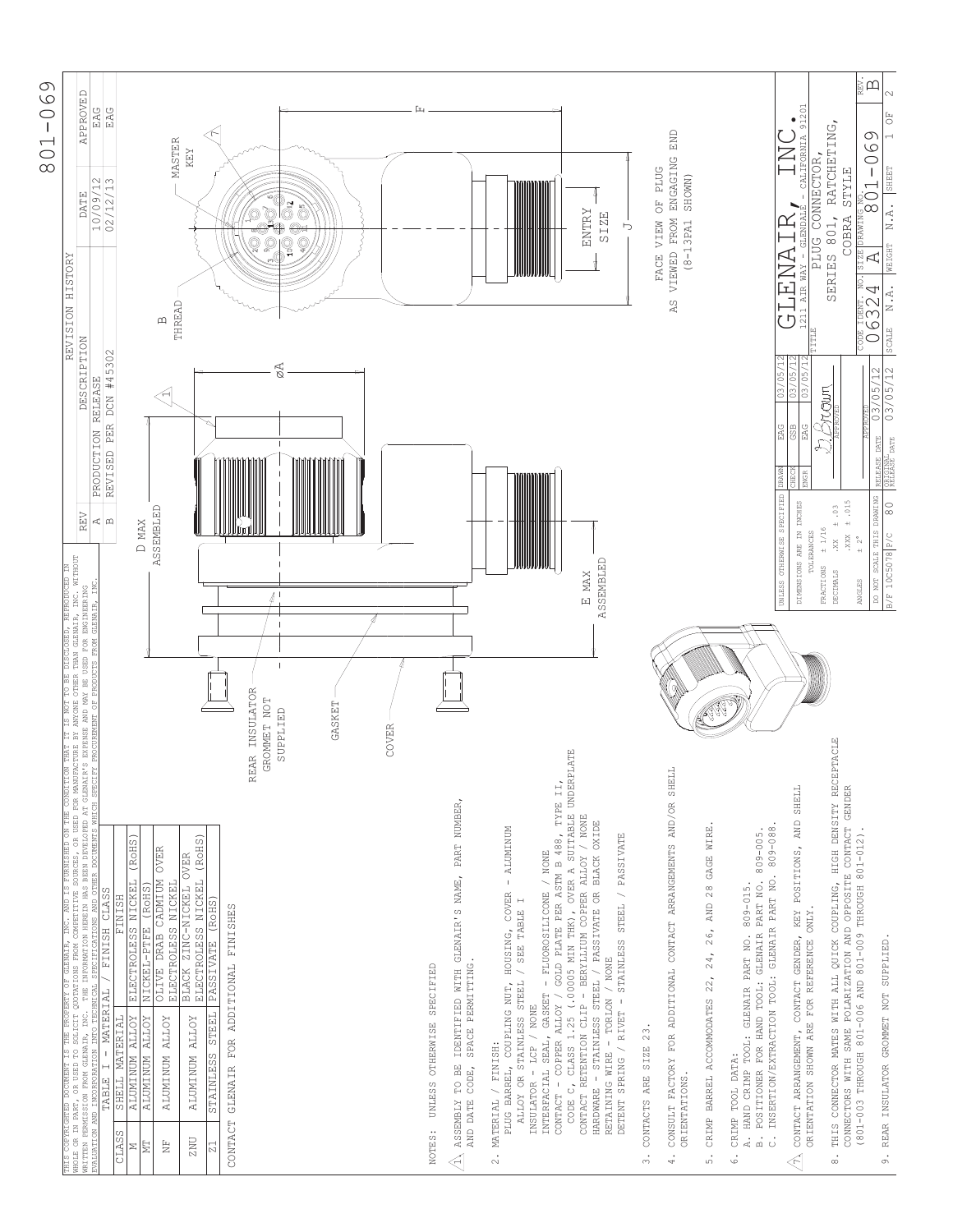| THIS COPYRIGHTED DOCUMENT IS THE PROPERTY OF GLENNIR, INC. AND IS FURNISHED ON THE CONDITION<br>WHOLE OR IN BART, OR USED TO SOLICIT QUOTATIONS FROM COMPETITIVE SOURCES, OR USED FOR NAMUPICATION<br>EVALUATION AND INCORPORATION I |                                                            |                                                                                                                                                                                                                                                                                                                                                                                           | N THAT IT IS NOT TO BE DISCLOSED, REPRODUCED IN<br>ACTURE BY ANYONE OTHER THAN GLENAIR, INC. NITHOUT<br>I PROCUREMENT OF PRODUCTS FROM GLENAIR, INC.<br>I PROCUREMENT OF PRODUCTS FROM GLENAIR, INC. |                                                           |                                                              |                                                      | REVISION HISTORY<br>SEE SHEET 1 OF 2        |                                                                                           |                                                    |  |
|--------------------------------------------------------------------------------------------------------------------------------------------------------------------------------------------------------------------------------------|------------------------------------------------------------|-------------------------------------------------------------------------------------------------------------------------------------------------------------------------------------------------------------------------------------------------------------------------------------------------------------------------------------------------------------------------------------------|------------------------------------------------------------------------------------------------------------------------------------------------------------------------------------------------------|-----------------------------------------------------------|--------------------------------------------------------------|------------------------------------------------------|---------------------------------------------|-------------------------------------------------------------------------------------------|----------------------------------------------------|--|
|                                                                                                                                                                                                                                      | TABLE                                                      | Н                                                                                                                                                                                                                                                                                                                                                                                         | - DIMENSIONAL DATA                                                                                                                                                                                   |                                                           |                                                              |                                                      |                                             | TABLE                                                                                     | VI-CABLE                                           |  |
| THREAD<br>$\square$<br>øA<br>SIZE<br>SHELL                                                                                                                                                                                           | $\bigcap$                                                  | 囜                                                                                                                                                                                                                                                                                                                                                                                         |                                                                                                                                                                                                      | じ                                                         | H                                                            |                                                      | <b>ENTRY</b><br><b>NAX</b>                  | CODE                                                                                      | $\frac{\text{ENTRY}}{\text{SIZE}}$<br>ENTRY        |  |
| $\frac{3125 - .05P - .1L - 2B}{3750 - .05P - .1L - 2B}$<br>$[16.5]$<br>$[16.5]$<br>- 65<br>ഗ                                                                                                                                         | 3<br>$\overline{21}$<br>$\cdot$ 84                         | [1.8]<br>$\begin{array}{c c c c c} \hline 1 & 1 & 1 \\ \hline 3 & 1 & 1 \\ \hline 1 & 3 & 1 \\ \hline 2 & 1 & 1 \\ \hline 3 & 1 & 1 \\ \hline 4 & 1 & 1 \\ \hline 5 & 1 & 1 \\ \hline 6 & 1 & 1 \\ \hline 7 & 1 & 1 \\ \hline 8 & 1 & 1 \\ \hline 9 & 1 & 1 \\ \hline 1 & 1 & 1 \\ \hline 1 & 1 & 1 \\ \hline 1 & 1 & 1 \\ \hline 1 & 1 & 1 \\ \hline 1 & 1 & 1 \\ \hline 1 & 1 & 1 \\ \$ | [30.7]                                                                                                                                                                                               | 35.6]<br>1.40                                             | 31.2<br>.23                                                  | [12.70]<br>500                                       | SO                                          | $\approx$                                                                                 | .125                                               |  |
| 59<br>$\circ$                                                                                                                                                                                                                        | $\infty$<br>$\overline{\mathcal{C}}$<br>$\frac{86}{98}$    | $\frac{18.51}{19.91}$                                                                                                                                                                                                                                                                                                                                                                     | <u>ن</u> .<br>$\overline{\mathcal{E}}$                                                                                                                                                               | 36.<br>$42$                                               | $\infty$<br>$\Xi$<br>25                                      | [14.22]<br>560                                       | $rac{6}{6}$                                 | $\frac{6}{9}$                                                                             | .188                                               |  |
| $\overline{7.5}$<br>비<br>$\frac{1}{69}$                                                                                                                                                                                              | $\frac{[22.4]}{[22.6]}$                                    |                                                                                                                                                                                                                                                                                                                                                                                           | 32.5                                                                                                                                                                                                 | $\frac{136.61}{[36.8]}$<br>.44                            | $\frac{[32.3]}{[32.5]}$<br>.27                               | [16.51]<br>.650                                      |                                             |                                                                                           | .250                                               |  |
| $\begin{array}{r l} .4375 - .05P - .1L-2B \\ .5000 - .05P - .1L-2B \\ .5625 - .05P - .1L-2B \\ \end{array}$<br>[20.1]<br>[21.1]<br>$\overline{.79}$<br>.83<br>$\infty$<br>$\circ$                                                    | [23.4]<br>$\frac{1}{8}$<br>$92$                            | [10.7]<br>[11.4]                                                                                                                                                                                                                                                                                                                                                                          | [33.3]<br>34.0<br>$\frac{1.21}{1.28}$<br>$\frac{2}{1.31}$<br>$\frac{3}{1.34}$                                                                                                                        | 37.6<br>1.45<br>48                                        | $\infty$<br>[33.<br>1.28<br>$\Xi$                            | [18.03]<br>[19.56]<br>.710<br>$\frac{1}{770}$        | $\frac{8}{10}$<br>$\overline{\rm C}$        | 0.5                                                                                       | .313                                               |  |
| $.6250-.05P-.1L-2B$<br>[23.4]<br>$\frac{1}{2}$<br>$\supseteq$                                                                                                                                                                        | [24.4]<br>$\frac{1}{26}$                                   | [12.2]                                                                                                                                                                                                                                                                                                                                                                                    | [34.8]<br>$\overline{\cdot}$                                                                                                                                                                         | 38.6<br>PS <sub>2</sub>                                   | $\boxed{34.3}$<br>$\frac{5}{2}$                              | $\overline{\phantom{0}}$<br>[21.2]<br>$\frac{85}{ }$ | $ \mathscr{E} $                             | 5                                                                                         |                                                    |  |
| .6875-.05P-.1L-2B<br>$T$ . B. D.<br>$\Xi$                                                                                                                                                                                            | T.B.D.                                                     |                                                                                                                                                                                                                                                                                                                                                                                           | $T \cdot B \cdot D.$                                                                                                                                                                                 | $T$ . B. D.                                               | T.B.D.                                                       | T.B.D.                                               | $\circ$                                     | $\frac{8}{2}$                                                                             | $\frac{1438}{500}$                                 |  |
| $.8125 - .1P - .2L - 2B$<br>S<br>$\overline{\phantom{0}}$                                                                                                                                                                            | [28]<br>1.13                                               | $\cdot$                                                                                                                                                                                                                                                                                                                                                                                   | $\ddot{\circ}$<br>[37<br>.48                                                                                                                                                                         | 145.<br>1.80                                              | $\ddot{\phantom{0}}$<br>[41<br>$\mathcal{C}^3$               | Μ<br>[24.1]<br>950                                   |                                             | $\frac{6}{2}$                                                                             |                                                    |  |
| $1.0000 - 1P - 2L - 2B$<br>$\frac{[27.9]}{[34.0]}$<br>$\frac{1.10}{1.34}$<br>$\circ$<br>$\overline{ }$                                                                                                                               | $T.B.D.$                                                   | $\frac{52}{1.5. D}$ .                                                                                                                                                                                                                                                                                                                                                                     | $\mathbb{T}$ . $\mathbb{B}$ . $\mathbb{D}$                                                                                                                                                           | T.B.D.                                                    | T.B.D.                                                       | $T.B.D.$                                             | $\frac{1}{2}$                               | $\frac{1}{2}$                                                                             | $\frac{563}{628}$                                  |  |
| 1.0625-11P-.2L-2B<br>36.8<br>1.45<br>$\overline{11}$                                                                                                                                                                                 | 5<br>132.<br>1.28                                          | [16.0]<br>$\frac{3}{6}$<br>$\cdot$                                                                                                                                                                                                                                                                                                                                                        | [45.2]<br>78                                                                                                                                                                                         | [48.8<br>$\Im S$                                          | $\sim$<br>[45.2]<br>78                                       | [29.97<br>$\frac{180}{ }$                            | $\frac{1}{1}$                               | 급                                                                                         |                                                    |  |
| 1.1875-11P-.2L-2B<br>38.1<br>1.50<br>0<br>$\overline{\phantom{0}}$                                                                                                                                                                   | T.B.D.                                                     | T.B.D.                                                                                                                                                                                                                                                                                                                                                                                    | T.B.D.                                                                                                                                                                                               | T.B.D.                                                    | T.B.D.                                                       | T.B.D.                                               | l5                                          | $\frac{2}{1}$                                                                             | .750                                               |  |
| $-.1P-.2L-2B$<br>1.3125<br>[41.9]<br>1.65<br>$\overline{c}$                                                                                                                                                                          | T.B.D.                                                     | T.B.D.                                                                                                                                                                                                                                                                                                                                                                                    | $T$ . B . $\mathbb D$                                                                                                                                                                                | $T$ . B. D.                                               | $T$ . B. D.                                                  | T.B.D.                                               |                                             |                                                                                           | $\frac{.813}{.875}$                                |  |
|                                                                                                                                                                                                                                      |                                                            |                                                                                                                                                                                                                                                                                                                                                                                           |                                                                                                                                                                                                      |                                                           |                                                              |                                                      |                                             | ∣ഥ∩<br>$\overline{14}$                                                                    | .938                                               |  |
| MASTER                                                                                                                                                                                                                               |                                                            |                                                                                                                                                                                                                                                                                                                                                                                           |                                                                                                                                                                                                      |                                                           |                                                              |                                                      |                                             | $\overline{\phantom{0}}$                                                                  |                                                    |  |
| KEY                                                                                                                                                                                                                                  |                                                            |                                                                                                                                                                                                                                                                                                                                                                                           |                                                                                                                                                                                                      |                                                           |                                                              | IV-EXIT<br>DIRECTION<br>TABLE                        | DIRECTION<br>◡                              | $\circ$                                                                                   | 1.000<br>1.063                                     |  |
|                                                                                                                                                                                                                                      |                                                            |                                                                                                                                                                                                                                                                                                                                                                                           |                                                                                                                                                                                                      |                                                           |                                                              |                                                      | $\circ$                                     |                                                                                           |                                                    |  |
| $\mathbf{I}$<br>III<br>TABLE<br>$\circ$<br>К                                                                                                                                                                                         | POSITION<br><b>KEY</b>                                     |                                                                                                                                                                                                                                                                                                                                                                                           |                                                                                                                                                                                                      |                                                           |                                                              | 2                                                    | $\sqrt{45}$                                 |                                                                                           |                                                    |  |
| <b>POSITION</b>                                                                                                                                                                                                                      | $\Omega$<br>Ą                                              |                                                                                                                                                                                                                                                                                                                                                                                           |                                                                                                                                                                                                      |                                                           |                                                              | ω                                                    | $\sqrt{90}$                                 |                                                                                           |                                                    |  |
| (NORMAL<br>A,<br>$\circ$<br>$\mathbf{\Omega}$                                                                                                                                                                                        | $\frac{210^{\circ}}{210^{\circ}}$<br>150                   |                                                                                                                                                                                                                                                                                                                                                                                           |                                                                                                                                                                                                      |                                                           |                                                              | 4                                                    | 135                                         |                                                                                           |                                                    |  |
| $\omega$                                                                                                                                                                                                                             | 75°<br>$\frac{1}{95}$                                      |                                                                                                                                                                                                                                                                                                                                                                                           |                                                                                                                                                                                                      |                                                           |                                                              | $\sqrt{2}$                                           | 180°                                        |                                                                                           |                                                    |  |
|                                                                                                                                                                                                                                      |                                                            |                                                                                                                                                                                                                                                                                                                                                                                           |                                                                                                                                                                                                      | REAR-MOUNTED                                              |                                                              | $\circ$                                              | $225$ °                                     |                                                                                           |                                                    |  |
| 이미페티                                                                                                                                                                                                                                 | $\frac{230}{275}$<br>$\frac{275}{275}$<br>$\frac{140}{75}$ |                                                                                                                                                                                                                                                                                                                                                                                           |                                                                                                                                                                                                      | SQUARE FLANGE<br>RECEPTACLE                               |                                                              | r<br>$\infty$                                        | $\frac{270^{\circ}}{315^{\circ}}$           | $\overset{\circ}{\circ}$                                                                  |                                                    |  |
| <b>POSITION</b><br><b>KEY</b>                                                                                                                                                                                                        | 210'<br>95                                                 |                                                                                                                                                                                                                                                                                                                                                                                           |                                                                                                                                                                                                      |                                                           |                                                              |                                                      |                                             |                                                                                           |                                                    |  |
| SHOWN)<br>$\mathbb{R}^4$<br>(POSITION                                                                                                                                                                                                |                                                            |                                                                                                                                                                                                                                                                                                                                                                                           | SHOWN                                                                                                                                                                                                | INSTALLED                                                 |                                                              |                                                      | MASTER<br>KEY                               |                                                                                           |                                                    |  |
|                                                                                                                                                                                                                                      |                                                            |                                                                                                                                                                                                                                                                                                                                                                                           |                                                                                                                                                                                                      |                                                           | <b>MAX</b><br>U                                              |                                                      |                                             |                                                                                           |                                                    |  |
| PART NUMBER DEVELOPMENT                                                                                                                                                                                                              |                                                            | H MAX                                                                                                                                                                                                                                                                                                                                                                                     | $\begin{array}{c} .060 \\ 1.52 \end{array}$                                                                                                                                                          |                                                           |                                                              |                                                      |                                             |                                                                                           |                                                    |  |
| $8 - 13$<br><b>TINZ</b><br>$-26$<br>801-069<br>EXAMPLE:                                                                                                                                                                              | 앙<br>$\overline{\phantom{0}}$<br>κŀ<br>$\mathbf{p}$        |                                                                                                                                                                                                                                                                                                                                                                                           |                                                                                                                                                                                                      |                                                           |                                                              |                                                      |                                             |                                                                                           |                                                    |  |
|                                                                                                                                                                                                                                      |                                                            |                                                                                                                                                                                                                                                                                                                                                                                           |                                                                                                                                                                                                      |                                                           |                                                              |                                                      |                                             |                                                                                           |                                                    |  |
| SERIES<br>CONNECTOR                                                                                                                                                                                                                  |                                                            | <b>CHARGE BURGER</b>                                                                                                                                                                                                                                                                                                                                                                      |                                                                                                                                                                                                      |                                                           |                                                              |                                                      |                                             |                                                                                           |                                                    |  |
|                                                                                                                                                                                                                                      |                                                            |                                                                                                                                                                                                                                                                                                                                                                                           |                                                                                                                                                                                                      |                                                           |                                                              |                                                      |                                             |                                                                                           |                                                    |  |
| <b>STYIE</b><br>SHELL                                                                                                                                                                                                                |                                                            |                                                                                                                                                                                                                                                                                                                                                                                           |                                                                                                                                                                                                      |                                                           |                                                              |                                                      |                                             |                                                                                           |                                                    |  |
| SELF-LOCKING PLUG WITH RATCHET<br>MECHANISM (THE "CLICKER")<br>$\mathbf{I}$<br>$-26$                                                                                                                                                 |                                                            |                                                                                                                                                                                                                                                                                                                                                                                           | SQUARE FLANGE                                                                                                                                                                                        |                                                           |                                                              |                                                      | JAM NUT RECEPTACLE                          |                                                                                           |                                                    |  |
|                                                                                                                                                                                                                                      |                                                            |                                                                                                                                                                                                                                                                                                                                                                                           | RECEPTACLE                                                                                                                                                                                           |                                                           |                                                              |                                                      | MATING SPACE                                |                                                                                           |                                                    |  |
| TABLE I)<br>(SEE<br>CLASS                                                                                                                                                                                                            |                                                            |                                                                                                                                                                                                                                                                                                                                                                                           | MATING SPACE                                                                                                                                                                                         |                                                           |                                                              |                                                      | REQUIREMENT                                 |                                                                                           |                                                    |  |
| <b>ARRANGEMENT</b><br>CONTACT<br>$\bar{1}$<br>SIZE<br>SHELL                                                                                                                                                                          |                                                            |                                                                                                                                                                                                                                                                                                                                                                                           | REQUIREMENT                                                                                                                                                                                          |                                                           |                                                              |                                                      |                                             |                                                                                           |                                                    |  |
| TABLE V)<br>(SEE                                                                                                                                                                                                                     |                                                            |                                                                                                                                                                                                                                                                                                                                                                                           |                                                                                                                                                                                                      |                                                           |                                                              |                                                      |                                             |                                                                                           |                                                    |  |
| CONTACT STYLE                                                                                                                                                                                                                        | TABLE                                                      | $\,>$                                                                                                                                                                                                                                                                                                                                                                                     | - AVAILABLE ARRANGEMENTS                                                                                                                                                                             |                                                           |                                                              |                                                      |                                             |                                                                                           |                                                    |  |
| $\sigma^a_{\rm s}$                                                                                                                                                                                                                   | SHELL                                                      | CONTACT<br>ZE <sub></sub><br>55                                                                                                                                                                                                                                                                                                                                                           | ARRANGEMENT                                                                                                                                                                                          |                                                           |                                                              |                                                      |                                             | <b>EXIT</b><br>CABLE                                                                      | DIRECTION                                          |  |
| $=$ PIN, SOLDER<br>= SOCKET, SOLDER<br>PIN, CRIMP<br>$\, \parallel$<br>$\begin{matrix} \alpha & \alpha & \alpha \end{matrix}$                                                                                                        |                                                            | O                                                                                                                                                                                                                                                                                                                                                                                         | $6 - 6$ ,                                                                                                                                                                                            |                                                           |                                                              |                                                      |                                             | (DIRECTION                                                                                | 2 SHOWN)                                           |  |
| SOCKET, CRIMP<br>$\, \parallel$                                                                                                                                                                                                      |                                                            |                                                                                                                                                                                                                                                                                                                                                                                           | $\frac{1}{2}$                                                                                                                                                                                        | UNLESS OTHERWISE SPECIFIED                                | <b>DRAWN</b>                                                 | $\frac{2}{1}$<br>03/05/<br>EAG                       |                                             |                                                                                           |                                                    |  |
|                                                                                                                                                                                                                                      |                                                            | ∣∞∣ച⊆                                                                                                                                                                                                                                                                                                                                                                                     | $\frac{1}{9}$                                                                                                                                                                                        | DIMENSIONS ARE IN INCHES                                  | CHECK                                                        | 03/05/<br>GSB                                        | ,<br>ל                                      | $\operatorname{LEM}_{\mathbb{A}\text{IR}} \mathrm{NAM} \in \mathbb{R}$ are way – geendale | ٠                                                  |  |
| THROUGH F (SEE TABLE III)<br><b>POSITION</b><br>KEY<br>$\mathbf{d}_i^t$                                                                                                                                                              |                                                            | 름                                                                                                                                                                                                                                                                                                                                                                                         |                                                                                                                                                                                                      | TOLERANCES                                                | <b>ENGR</b>                                                  | 03/05/12<br>EAG                                      | 211                                         | CONNECTOR,<br>PLUG                                                                        | 201<br>$\overline{5}$<br>CALIFORNIA                |  |
|                                                                                                                                                                                                                                      |                                                            | $\frac{8}{11}$                                                                                                                                                                                                                                                                                                                                                                            |                                                                                                                                                                                                      | ±1/16<br>$\ddot{x}$<br>FRACTIONS<br>DECIMALS              | ± .03                                                        | $\beta$ rown                                         | SERIES                                      | 801,                                                                                      | RATCHETING,                                        |  |
| DIRECTION<br>CABLE EXIT                                                                                                                                                                                                              |                                                            |                                                                                                                                                                                                                                                                                                                                                                                           |                                                                                                                                                                                                      | $\,$ XXX                                                  | .015                                                         |                                                      |                                             | <b>STYLE</b><br>COBRA                                                                     |                                                    |  |
| IV)<br>(SEE TABLE<br>THROUGH 8<br>$\overline{a}$                                                                                                                                                                                     |                                                            | $\frac{5}{2}$                                                                                                                                                                                                                                                                                                                                                                             |                                                                                                                                                                                                      | $\sim$<br>$\ddot{+}$<br>ANGLES                            |                                                              |                                                      | $\overline{A}$<br>E IDENT. NO.<br><b>EO</b> | $\overline{\phantom{0}}$<br>္မွဴထ<br>DRAWING                                              | ia<br>四<br>C)<br>$\circ$<br>$\circ$<br>$\mathsf I$ |  |
| (SEE TABLE VI)<br><b>SIZE</b><br>CABLE ENTRY                                                                                                                                                                                         | $\frac{1}{\cdot}$                                          | $\, \parallel$<br>DASH<br><b>DMING</b><br><b>FOLIO</b>                                                                                                                                                                                                                                                                                                                                    | OF CONTACTS<br>$\ddot{}$                                                                                                                                                                             | DO NOT SCALE THIS DRAWING<br>10C5078 P/C<br>$\frac{F}{B}$ | NAL<br>SE DATE<br>$\stackrel{\bigcirc}{\scriptstyle \infty}$ | $\frac{03/05/12}{03/05/12}$<br>DATE                  | <b>WEIGHT</b><br>$\mathbb Z$<br>SCALE       | SHEET<br>ż                                                                                | $\overline{\mathbb{C}}$<br>$\sim$                  |  |
|                                                                                                                                                                                                                                      |                                                            |                                                                                                                                                                                                                                                                                                                                                                                           |                                                                                                                                                                                                      |                                                           |                                                              |                                                      | A,                                          | $\ddot{A}$ .                                                                              |                                                    |  |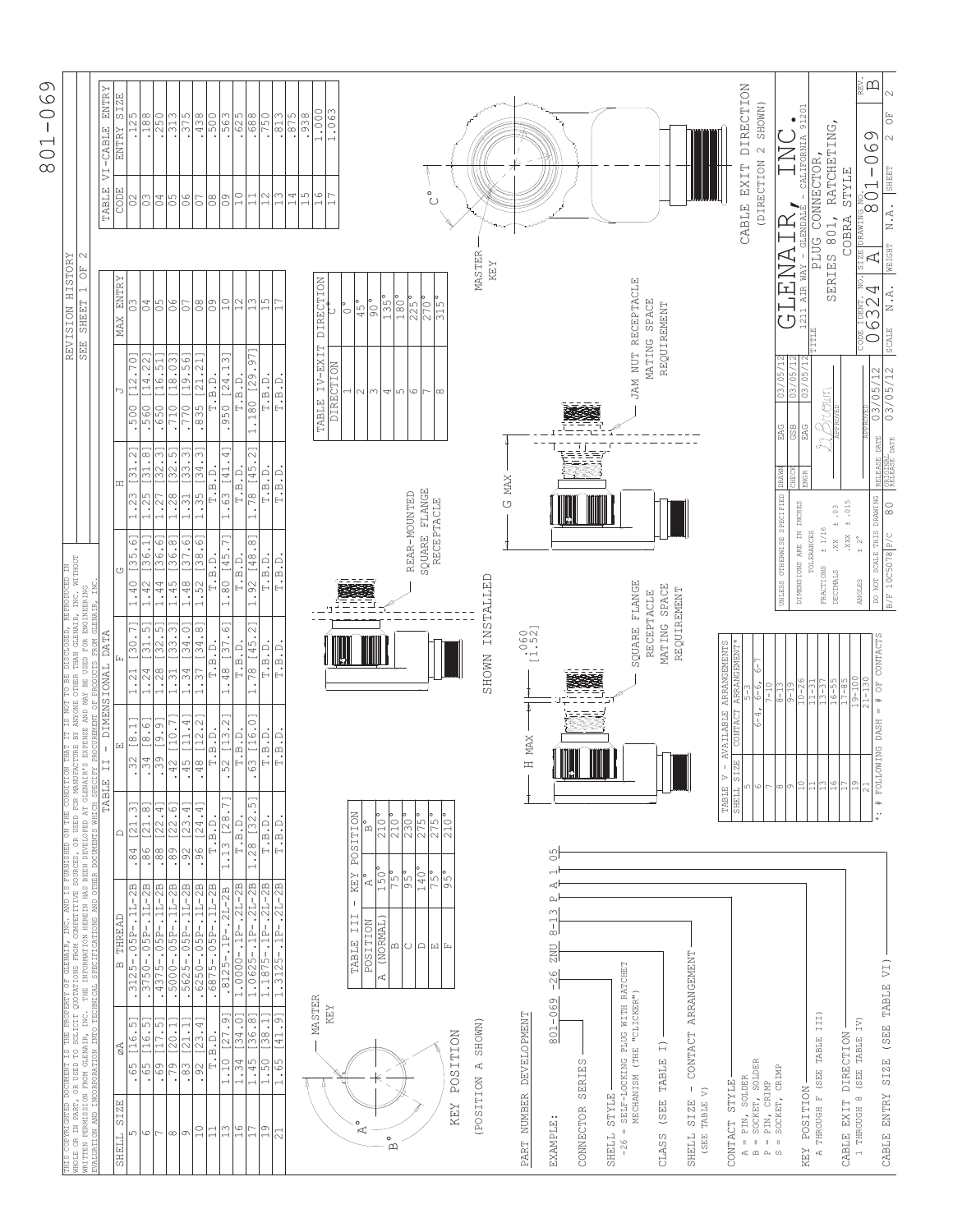

| COPYRIGHTED DOCUMENT IS THE PROPE<br>COR IN PART, OR USED TO SOLICIT (<br>EN PERMISSION FROM GLENAIR, INC.<br>THIS C<br>WHOLE                                                                                                                                                                                                     | REVISION                                                                                                                                                                                 | HISTORY                                                                                                                                                                                                                                                                                                                                                                                                                                         |
|-----------------------------------------------------------------------------------------------------------------------------------------------------------------------------------------------------------------------------------------------------------------------------------------------------------------------------------|------------------------------------------------------------------------------------------------------------------------------------------------------------------------------------------|-------------------------------------------------------------------------------------------------------------------------------------------------------------------------------------------------------------------------------------------------------------------------------------------------------------------------------------------------------------------------------------------------------------------------------------------------|
| DOCUMENT IS THE PROPERTY OF GERMAIR, INC. AND IS FURNISHED ON THE CONDITION THAT IT IS NOT TO BE DISCLOSED, REROQUCED IN<br>. OR USED TO SOLICIT COUTATIONS FROM COMPETITIVE SODRCES, OR USED FOR MANUFACTURE BY ANYONE OTHER THA<br>VALUATION<br><b>WRITTEN</b>                                                                  | DESCRIPTION<br>PRODUCTION RELEASE<br>REV<br>Ą                                                                                                                                            | <b>APPROVED</b><br>EAG<br>01/18/13<br><b>DATE</b>                                                                                                                                                                                                                                                                                                                                                                                               |
| (RoHS)<br>OLIVE DRAB CADMIUM OVER<br>NICKEL<br>NICKEL-PTFE (ROHS)<br>FINISH CLASS<br><b>FINISH</b><br><b>ELECTROLESS</b><br>MATERIAL /<br><b>ALUMINUM ALLOY</b><br><b>ALUMINUM ALLOY</b><br>SHELL MATERIAL<br><b>ALUMINUM ALLOY</b><br>$\bar{\Gamma}$<br>TABLE I<br>CLASS<br>EN<br>È<br>Σ                                         | #45302<br>DCN<br>PER<br>REVISED<br>$\mathbf{\underline{\upomega}}$                                                                                                                       | EAG<br>m<br>12/<br>$\frac{2}{\sqrt{2}}$                                                                                                                                                                                                                                                                                                                                                                                                         |
| (RoHS)<br>BLACK ZINC-NICKEL OVER<br>ELECTROLESS NICKEL<br>ELECTROLESS NICKEL<br>(RoHS)<br>PASSIVATE<br><b>STEEL</b><br><b>ALUMINUM ALLOY</b><br>STAINLESS<br><b>ZNU</b><br>$\mathbb N$                                                                                                                                            | $\frac{60}{15.2}$<br>ASSEMBLED<br>D MAX                                                                                                                                                  | MASTER<br>KEY<br>К                                                                                                                                                                                                                                                                                                                                                                                                                              |
| INSULATOR<br>BOMMET NOT<br>SUPPLIED<br><b>REAR</b><br>GLENAIR FOR ADDITIONAL FINISHES<br>CONTACT                                                                                                                                                                                                                                  | 4                                                                                                                                                                                        | ៓<br>$\begin{matrix} \mathbb{Q} & \mathbb{Q} & \mathbb{Q} & \mathbb{Q} & \mathbb{Q} & \mathbb{Q} & \mathbb{Q} & \mathbb{Q} & \mathbb{Q} & \mathbb{Q} & \mathbb{Q} & \mathbb{Q} & \mathbb{Q} & \mathbb{Q} & \mathbb{Q} & \mathbb{Q} & \mathbb{Q} & \mathbb{Q} & \mathbb{Q} & \mathbb{Q} & \mathbb{Q} & \mathbb{Q} & \mathbb{Q} & \mathbb{Q} & \mathbb{Q} & \mathbb{Q} & \mathbb{Q} & \mathbb{Q} & \mathbb{Q} & \mathbb{Q} & \mathbb{Q$<br>Ø<br>Q |
| GASKET                                                                                                                                                                                                                                                                                                                            |                                                                                                                                                                                          | ö<br>Q                                                                                                                                                                                                                                                                                                                                                                                                                                          |
| COVER                                                                                                                                                                                                                                                                                                                             |                                                                                                                                                                                          |                                                                                                                                                                                                                                                                                                                                                                                                                                                 |
| UNLESS OTHERWISE SPECIFIED<br>NOTES:                                                                                                                                                                                                                                                                                              |                                                                                                                                                                                          | <b>MAX</b><br>ſц                                                                                                                                                                                                                                                                                                                                                                                                                                |
| PART NUMBER,<br>IDENTIFIED WITH GLENAIR'S NAME,<br>SPACE PERMITTING.<br>TO BE<br>CODE,<br><b>ASSEMBLY</b><br>AND DATE<br>$\triangleleft$                                                                                                                                                                                          |                                                                                                                                                                                          |                                                                                                                                                                                                                                                                                                                                                                                                                                                 |
| $\frac{\alpha}{\beta}$<br>- ALUMINUM ALLOY<br>STAINLESS STEEL / SEE TABLE<br>PLUG BARREL, HOUSING, COVER<br>NONE<br>LCP /<br>MATERIAL / FINISH:<br>INSULATOR -<br>$\ddot{\mathcal{L}}$                                                                                                                                            |                                                                                                                                                                                          |                                                                                                                                                                                                                                                                                                                                                                                                                                                 |
| CLASS 1.25 (.00005 MIN THK), OVER A SUITABLE UNDERFLATE<br>GOLD PLATE PER ASTM B 488, TYPE II,<br>/ NONE<br>OXIDE<br>INTERFACIAL SEAL, GASKET - FLUOROSILICONE / NONE<br>CONTACT RETENTION CLIP - BERYLLIUM COPPER ALLOY<br>HARDWARE - STAINLESS STEEL / PASSIVATE OR BLACK<br>CONTACT - COPPER ALLOY /<br>$\ddot{\circ}$<br>CODE | <b>ASSEMBLED</b><br>口                                                                                                                                                                    | <b>ENTRY</b><br><b>SIZE</b><br>Ь                                                                                                                                                                                                                                                                                                                                                                                                                |
| CONTACTS ARE SIZE 23.<br>$\dot{\tilde{z}}$                                                                                                                                                                                                                                                                                        | VIEWED<br>RS.                                                                                                                                                                            | END<br>FROM ENGAGING<br><b>PLUG</b><br>$\overline{5}$<br>NIEM<br><b>FACE</b>                                                                                                                                                                                                                                                                                                                                                                    |
| CONSULT FACTORY FOR ADDITIONAL CONTACT ARRANGEMENTS AND/OR SHELL<br>ORIENTATIONS.<br>$\ddot{4}$ .                                                                                                                                                                                                                                 |                                                                                                                                                                                          | SHOWN)<br>$(8 - 13PA1$                                                                                                                                                                                                                                                                                                                                                                                                                          |
| WIRE.<br>AND 28 GAGE<br>26,<br>24,<br>CRIMP BARREL ACCOMMODATES 22,<br>$\overline{5}$                                                                                                                                                                                                                                             |                                                                                                                                                                                          |                                                                                                                                                                                                                                                                                                                                                                                                                                                 |
| INSERTION/EXTRACTION TOOL: GLENAIR PART NO. 809-088<br>PART NO. 809-005<br>A. HAND CRIMP TOOL: GLENAIR PART NO. 809-015.<br>POSITIONER FOR HAND TOOL: GLENAIR<br>CRIMP TOOL DATA:<br>$\dot{\mathbb{m}}$<br>$\ddot{\circ}$<br>$\ddot{\circ}$                                                                                       |                                                                                                                                                                                          |                                                                                                                                                                                                                                                                                                                                                                                                                                                 |
| SHELL<br>CONTACT ARRANGEMENT, CONTACT GENDER, KEY POSITIONS, AND<br>ORIENTATION SHOWN ARE FOR REFERENCE ONLY.<br>$\ll$                                                                                                                                                                                                            | AIR<br>211<br>ח ז<br>$\frac{01/18/13}{01/18/13}$<br>01/18/<br>EAG<br>JMT<br>EAG<br>DRAWN<br>CHECK<br><b>ENGR</b><br>UNLESS OTHERWISE SPECIFIED<br>DIMENSIONS ARE IN INCHES<br>TOLERANCES | 201<br>$\overline{5}$<br>- CALIFORNIA<br>GLENDALE<br>$\mathsf{\Omega}$<br>ANE<br><b>NAY</b>                                                                                                                                                                                                                                                                                                                                                     |
| RECEPTACLE<br>POLARIZATION AND OPPOSITE CONTACT GENDER<br>THIS CONNECTOR MATES WITH ALL QUICK-DISCONNECT, HIGH DENSITY<br>(804-003 THROUGH 804-006, 804-009, 804-020, AND 804-021).<br>CONNECTORS WITH SAME<br>$\ddot{\circ}$                                                                                                     | Brown<br>$\pm$ .015<br>$\ddot{\circ}$<br>$^{+}$<br>$\pm$ 1/16<br>.888<br>$\ddot{x}$<br>$+2^{\circ}$<br>FRACTIONS<br>DECIMALS<br>ANGLES                                                   | PLUG CONNECTOR,<br>804,<br>COBRA STYLE<br>SERIES<br>ZE <sub>1</sub><br>52                                                                                                                                                                                                                                                                                                                                                                       |
| REAR INSULATOR GROMMET NOT SUPPLIED<br>$\dot{\circ}$                                                                                                                                                                                                                                                                              | N.A.<br>- 6324<br>6324<br>SCALE<br>$\circ$<br>01/18/13<br>/18/13<br>$\overline{01}$<br>RELEASE DATE<br>ORIGINAL<br>RELEASE DATE<br>DO NOT SCALE THIS DRAWING<br>80<br>B/F 12C3202 P/C    | ¤ă<br>$\sim$<br>$1^{\circ}$ OF<br>$\circ$<br>90-608<br>SHEET<br>N.A.<br><b>WEIGHT</b><br>Ą                                                                                                                                                                                                                                                                                                                                                      |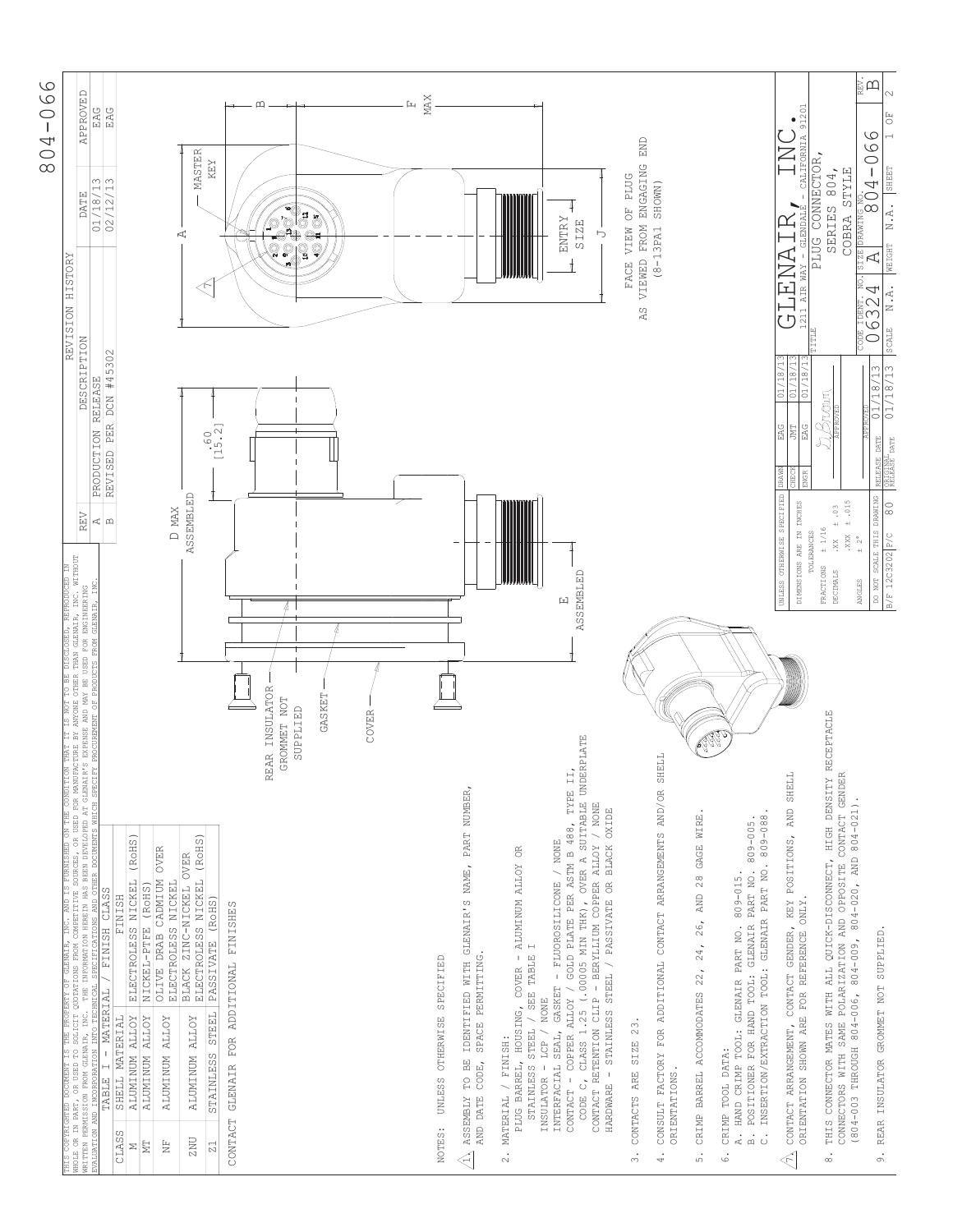| ဖ<br>ق<br>⊂٦<br>ı<br>↤<br>⌒<br>$\infty$ |  |
|-----------------------------------------|--|
|                                         |  |

| THIS COPRIGHTED DOCUMBNT IS THE PROFERTY OF CLENAIR, INC. AND IS FURNISHED ON THE CONDITION THAT IT IS NOT TO BE DISCLOSED, REPRODUCED IN<br>WHOLE OR IN PART, OR USED TO SOLICIT QUOTATIONS FROM COMPETITUS SODRESS, OR USED FOR |                                                                                                                                                                                                                                                                                                                                                                                                                                                                                |                                                                             |                                         |                                                     |                           |                                                            |                                                                  | REVISION HISTORY<br><b>SHEET</b><br>SEE<br>S                 | F)                                                                          |                                                                                                            |
|-----------------------------------------------------------------------------------------------------------------------------------------------------------------------------------------------------------------------------------|--------------------------------------------------------------------------------------------------------------------------------------------------------------------------------------------------------------------------------------------------------------------------------------------------------------------------------------------------------------------------------------------------------------------------------------------------------------------------------|-----------------------------------------------------------------------------|-----------------------------------------|-----------------------------------------------------|---------------------------|------------------------------------------------------------|------------------------------------------------------------------|--------------------------------------------------------------|-----------------------------------------------------------------------------|------------------------------------------------------------------------------------------------------------|
|                                                                                                                                                                                                                                   |                                                                                                                                                                                                                                                                                                                                                                                                                                                                                |                                                                             |                                         |                                                     |                           |                                                            |                                                                  |                                                              |                                                                             |                                                                                                            |
| øA<br><b>SIZE</b><br>SHELL                                                                                                                                                                                                        | $\mathbf{\underline{\square}}$                                                                                                                                                                                                                                                                                                                                                                                                                                                 | $\Box$                                                                      | $\overline{\overline{u}}$<br>回<br>TABLE | DIMENSIONAL DATA                                    | (5)                       | œ                                                          |                                                                  | <b>ENTRY</b><br><b>MAX</b>                                   | TABLE<br>COD <sub>.</sub>                                                   | ENTRY<br>SIZE<br>VI-CABLE<br>ENTRY                                                                         |
| $\overline{\phantom{0}}$<br>ഗ                                                                                                                                                                                                     | [6.9]                                                                                                                                                                                                                                                                                                                                                                                                                                                                          | 26.2]                                                                       | $\overline{\phantom{0}}$<br>.29         | [31.5]<br>1.24                                      | 33.41<br>1.31             | 29.5                                                       | $\vdash$<br>.<br>[12.<br>.500                                    | $\frac{3}{2}$                                                | 囜<br>$\approx$                                                              | .125                                                                                                       |
| 7.01<br>$\overline{\circ}$<br>.67                                                                                                                                                                                                 | $\overline{ }$<br>.27                                                                                                                                                                                                                                                                                                                                                                                                                                                          | 1.03                                                                        | Ξ<br>$ \infty $                         |                                                     | 34.                       | 30.<br>$\frac{6}{1}$<br>$\overline{\phantom{0}}$           |                                                                  | $\mathcal{O}\,4$                                             |                                                                             |                                                                                                            |
| [22.4]<br>$\overline{\phantom{0}}$<br>$\frac{88}{15}$<br>$\circ$<br>$\overline{ }$                                                                                                                                                | [8.6]<br> ن<br>$\begin{array}{c c c c} \hline \textbf{1} & \textbf{1} & \textbf{1} \\ \hline \textbf{2} & \textbf{1} & \textbf{1} \\ \hline \textbf{3} & \textbf{1} & \textbf{1} \\ \hline \textbf{4} & \textbf{1} & \textbf{1} \\ \hline \textbf{5} & \textbf{1} & \textbf{1} \\ \hline \textbf{6} & \textbf{1} & \textbf{1} \\ \hline \textbf{7} & \textbf{1} & \textbf{1} \\ \hline \textbf{8} & \textbf{1} & \textbf{1} \\ \hline \textbf{9} & \textbf{1$<br>$\longmapsto$ | $\frac{27.41}{30.51}$<br>1.20<br>$\frac{8}{1}$<br>$\overline{\phantom{0}}$  | $\frac{31}{15}$                         | 33.3<br>m<br>$\frac{1}{2}$<br>1.31<br>$\frac{1}{2}$ | [37.3]<br>ഗ<br>.36<br>.47 | 33.51<br>.32<br>$\overline{c}$<br>$\overline{\phantom{0}}$ | [16.5]<br>$\sim$<br>4<br>1<br>.650<br>560                        | 05                                                           | $\frac{6}{3}$                                                               | $\frac{188}{250}$                                                                                          |
| [24.6<br>$\overline{56}$ .                                                                                                                                                                                                        | [9.7]                                                                                                                                                                                                                                                                                                                                                                                                                                                                          |                                                                             | $\frac{[9.1]}{[9.9]}$<br>$\sqrt{39}$    | 34.0                                                | 38.4<br>$\frac{1}{2}$     | $\overline{\phantom{0}}$                                   | [18.0]<br>.710                                                   |                                                              |                                                                             |                                                                                                            |
| 26.<br>1.06<br>$\infty$ $\infty$                                                                                                                                                                                                  | [10.4]<br>$\circ$                                                                                                                                                                                                                                                                                                                                                                                                                                                              | $\frac{31.51}{33.01}$<br>$1.24$<br>$1.30$                                   | $[10]$<br>.42                           | $\infty$<br>34<br>$1.34$<br>$1.37$                  | $\frac{40.1}{ }$<br>.58   | $\frac{34.51}{36.31}$<br>.36                               | $\circ$<br>$\overline{\circ}$<br>$\overline{\phantom{0}}$<br>770 | $60 - 0$                                                     | $\frac{5}{10}$                                                              | .313                                                                                                       |
| [29.2]<br>1.15<br>$\overline{1}$                                                                                                                                                                                                  | [11.2]<br>.44                                                                                                                                                                                                                                                                                                                                                                                                                                                                  | [34.3]<br>1.35                                                              | $\overline{4}$<br>$\Xi$<br>$-45$        | [35.6<br>1.40                                       | $-1.11$<br>1.62           | $\frac{37.31}{2}$<br>.47<br>$\overline{\phantom{0}}$       | [21.2]<br>.835                                                   | $\frac{8}{2}$                                                | $\overline{O}$                                                              | .438                                                                                                       |
| 33.8<br>$\frac{1}{3}$<br>$\therefore$<br>$\sqrt{2}$                                                                                                                                                                               | [12.7]<br>50                                                                                                                                                                                                                                                                                                                                                                                                                                                                   | 36.61<br>.44<br>$\overline{\phantom{0}}$                                    | 4<br>$\frac{12}{12}$<br>49              | 4<br>38<br>51                                       | 43.4<br>h                 | 39.61<br>99                                                | 24.<br>950                                                       | $\overline{1}$                                               | $\frac{8}{2}$                                                               | 500                                                                                                        |
| T.B.D.<br>$\overline{14}$                                                                                                                                                                                                         | T.B.D.                                                                                                                                                                                                                                                                                                                                                                                                                                                                         | T.B.D.                                                                      | $\cdot$ B.D.<br>$\mapsto$               | B.D.<br>$\mapsto$                                   | T.B. D.                   | T.B.D.                                                     | $\ddot{B} \cdot D$                                               |                                                              | $\circ$                                                                     | .563                                                                                                       |
|                                                                                                                                                                                                                                   |                                                                                                                                                                                                                                                                                                                                                                                                                                                                                |                                                                             |                                         |                                                     |                           |                                                            |                                                                  |                                                              | $\alpha$                                                                    |                                                                                                            |
|                                                                                                                                                                                                                                   | MASTER                                                                                                                                                                                                                                                                                                                                                                                                                                                                         |                                                                             |                                         |                                                     |                           |                                                            |                                                                  |                                                              | 급                                                                           | $\frac{625}{68}$                                                                                           |
|                                                                                                                                                                                                                                   | KEY                                                                                                                                                                                                                                                                                                                                                                                                                                                                            |                                                                             | $\frac{6}{1}$                           |                                                     |                           | $31.6 \cdot 0.7$                                           |                                                                  |                                                              | $\sim$                                                                      | 750                                                                                                        |
|                                                                                                                                                                                                                                   |                                                                                                                                                                                                                                                                                                                                                                                                                                                                                |                                                                             |                                         |                                                     |                           |                                                            |                                                                  |                                                              |                                                                             |                                                                                                            |
|                                                                                                                                                                                                                                   | $\mathsf{L}$<br>III<br>TABLE                                                                                                                                                                                                                                                                                                                                                                                                                                                   | <b>POSITION</b><br>KEY                                                      |                                         |                                                     |                           |                                                            |                                                                  |                                                              |                                                                             |                                                                                                            |
| $\circ$<br>R                                                                                                                                                                                                                      | <b>POSITION</b>                                                                                                                                                                                                                                                                                                                                                                                                                                                                | īΩ<br>A,                                                                    |                                         |                                                     |                           |                                                            |                                                                  |                                                              |                                                                             |                                                                                                            |
|                                                                                                                                                                                                                                   | (NORMAL)<br>$\omega$<br>Ą                                                                                                                                                                                                                                                                                                                                                                                                                                                      | $210^{\circ}$<br>210°<br>$150$ <sup>o</sup>                                 |                                         |                                                     |                           |                                                            |                                                                  |                                                              |                                                                             |                                                                                                            |
| $\circ$                                                                                                                                                                                                                           |                                                                                                                                                                                                                                                                                                                                                                                                                                                                                | $230^\circ$<br>$\frac{75}{96}$                                              |                                         |                                                     |                           |                                                            |                                                                  |                                                              |                                                                             |                                                                                                            |
| $\mathbf{\Omega}$                                                                                                                                                                                                                 |                                                                                                                                                                                                                                                                                                                                                                                                                                                                                | $275^\circ$<br>$rac{140^{\circ}}{75^{\circ}}$                               |                                         |                                                     |                           |                                                            |                                                                  |                                                              |                                                                             |                                                                                                            |
|                                                                                                                                                                                                                                   | 이미페티                                                                                                                                                                                                                                                                                                                                                                                                                                                                           | 275°                                                                        |                                         |                                                     |                           |                                                            |                                                                  |                                                              | IV-EXIT<br>TABLE                                                            | DIRECTION                                                                                                  |
|                                                                                                                                                                                                                                   |                                                                                                                                                                                                                                                                                                                                                                                                                                                                                | 210°<br>$\frac{5}{9}$                                                       |                                         |                                                     | FRONT-MOUNTED             |                                                            |                                                                  | REAR-MOUNTED                                                 | DIRECTION                                                                   | $\cup$                                                                                                     |
|                                                                                                                                                                                                                                   |                                                                                                                                                                                                                                                                                                                                                                                                                                                                                |                                                                             |                                         |                                                     | RECEPTACLE                |                                                            |                                                                  | RECEPTACLE                                                   | $\sim$                                                                      | $\circ$<br>$\overline{45}$                                                                                 |
|                                                                                                                                                                                                                                   |                                                                                                                                                                                                                                                                                                                                                                                                                                                                                |                                                                             |                                         |                                                     |                           |                                                            |                                                                  |                                                              |                                                                             | $\overline{50}$                                                                                            |
| <b>POSITION</b><br>KEY                                                                                                                                                                                                            |                                                                                                                                                                                                                                                                                                                                                                                                                                                                                |                                                                             |                                         |                                                     |                           |                                                            |                                                                  |                                                              | 4                                                                           | 135°                                                                                                       |
| SHOWN)<br>(POSITION A                                                                                                                                                                                                             |                                                                                                                                                                                                                                                                                                                                                                                                                                                                                |                                                                             |                                         |                                                     |                           |                                                            |                                                                  |                                                              | ഗ                                                                           | 180°                                                                                                       |
|                                                                                                                                                                                                                                   |                                                                                                                                                                                                                                                                                                                                                                                                                                                                                |                                                                             |                                         | <b>SHOWN</b>                                        | INSTALLED                 |                                                            | <b>SHOWN</b>                                                     | INSTALLED                                                    | 6                                                                           | $\frac{225^{\circ}}{270^{\circ}}$                                                                          |
|                                                                                                                                                                                                                                   |                                                                                                                                                                                                                                                                                                                                                                                                                                                                                |                                                                             |                                         |                                                     |                           |                                                            |                                                                  |                                                              | $\infty$                                                                    | 315                                                                                                        |
|                                                                                                                                                                                                                                   |                                                                                                                                                                                                                                                                                                                                                                                                                                                                                |                                                                             |                                         |                                                     |                           |                                                            |                                                                  |                                                              |                                                                             |                                                                                                            |
| DEVELOPMENT<br>PART NUMBER                                                                                                                                                                                                        |                                                                                                                                                                                                                                                                                                                                                                                                                                                                                |                                                                             | Η                                       | MAX                                                 |                           |                                                            | $\ensuremath{\text{MAX}}$<br>U                                   |                                                              | $\overset{\circ}{\circ}$                                                    | Ą                                                                                                          |
|                                                                                                                                                                                                                                   |                                                                                                                                                                                                                                                                                                                                                                                                                                                                                |                                                                             |                                         |                                                     |                           |                                                            |                                                                  |                                                              |                                                                             |                                                                                                            |
| EXAMPLE:                                                                                                                                                                                                                          | $rac{1}{8}$<br><b>ZNU</b><br>$-0.6$<br>804-066                                                                                                                                                                                                                                                                                                                                                                                                                                 | Б<br>$\circ$<br>$\overline{\phantom{0}}$<br>ď<br>$\mathsf{L}_4$<br>$\infty$ |                                         |                                                     |                           |                                                            |                                                                  |                                                              | MASTER                                                                      |                                                                                                            |
| CONNECTOR SERIES                                                                                                                                                                                                                  |                                                                                                                                                                                                                                                                                                                                                                                                                                                                                |                                                                             |                                         |                                                     |                           |                                                            |                                                                  |                                                              | KEY                                                                         |                                                                                                            |
|                                                                                                                                                                                                                                   |                                                                                                                                                                                                                                                                                                                                                                                                                                                                                |                                                                             |                                         |                                                     |                           |                                                            |                                                                  |                                                              |                                                                             |                                                                                                            |
| <b>STYLE</b><br><b>TTERIS</b>                                                                                                                                                                                                     |                                                                                                                                                                                                                                                                                                                                                                                                                                                                                |                                                                             |                                         |                                                     |                           |                                                            |                                                                  |                                                              |                                                                             |                                                                                                            |
| <b>PLUG</b><br>$\mathbf{I}$<br>$-06$                                                                                                                                                                                              |                                                                                                                                                                                                                                                                                                                                                                                                                                                                                |                                                                             |                                         |                                                     |                           |                                                            |                                                                  |                                                              |                                                                             |                                                                                                            |
|                                                                                                                                                                                                                                   |                                                                                                                                                                                                                                                                                                                                                                                                                                                                                |                                                                             |                                         |                                                     |                           |                                                            |                                                                  |                                                              |                                                                             |                                                                                                            |
| $\widehat{H}$<br>TABLE<br>(SEE<br>CLASS                                                                                                                                                                                           |                                                                                                                                                                                                                                                                                                                                                                                                                                                                                |                                                                             |                                         |                                                     | FRONT-MOUNTED             |                                                            |                                                                  | REAR-MOUNTED                                                 |                                                                             |                                                                                                            |
| $\bar{\phantom{a}}$<br>SIZE<br>SHELL                                                                                                                                                                                              | CONTACT ARRANGEMENT                                                                                                                                                                                                                                                                                                                                                                                                                                                            |                                                                             |                                         |                                                     | RECEPTACLE                |                                                            |                                                                  | RECEPTACLE                                                   |                                                                             |                                                                                                            |
| TABLE V)<br>(SEE                                                                                                                                                                                                                  |                                                                                                                                                                                                                                                                                                                                                                                                                                                                                |                                                                             | ▏▁▁▏██▊▏                                |                                                     | <b>SPACE</b><br>MATING    |                                                            |                                                                  | <b>SPACE</b><br>MATING                                       |                                                                             |                                                                                                            |
|                                                                                                                                                                                                                                   |                                                                                                                                                                                                                                                                                                                                                                                                                                                                                |                                                                             |                                         |                                                     | REQUIREMENT               |                                                            |                                                                  | REQUIREMENT                                                  |                                                                             |                                                                                                            |
| <b>STYLE</b><br>CONTACT                                                                                                                                                                                                           |                                                                                                                                                                                                                                                                                                                                                                                                                                                                                |                                                                             |                                         |                                                     |                           |                                                            |                                                                  |                                                              |                                                                             |                                                                                                            |
| SOCKET, SOLDER<br>SOLDER<br>$=$ PIN,<br>$\bar{\rm I}$<br>$A_1^4$ $A_2^4$ $A_3^4$ $A_4^6$ $A_5^6$                                                                                                                                  |                                                                                                                                                                                                                                                                                                                                                                                                                                                                                |                                                                             |                                         |                                                     |                           |                                                            |                                                                  |                                                              | EXIT<br>CABLE                                                               | DIRECTION                                                                                                  |
| PIN, CRIMP<br>SOCKET, CRIMP<br>$\bar{\rm H}$<br>$\mathop{\rm II}$                                                                                                                                                                 |                                                                                                                                                                                                                                                                                                                                                                                                                                                                                |                                                                             | $\mathbf{I}$<br>TABLE                   | ARRANGEMENTS<br><b>AVAILABLE</b>                    |                           |                                                            |                                                                  |                                                              | (DIRECTION                                                                  | 2 SHOWN)                                                                                                   |
|                                                                                                                                                                                                                                   |                                                                                                                                                                                                                                                                                                                                                                                                                                                                                |                                                                             | ZE.<br>SHELL                            | ARRAN                                               | <b>UNLESS</b>             | OTHERWISE SPECIFIED                                        | EAG<br><b>DRAWN</b>                                              | 01/18                                                        |                                                                             |                                                                                                            |
| <b>POSITION</b><br>KEY                                                                                                                                                                                                            |                                                                                                                                                                                                                                                                                                                                                                                                                                                                                |                                                                             | ۱ ( پ                                   | $rac{6-6}{7-10}$                                    |                           | DIMENSIONS ARE IN INCHES                                   | 회회<br><b>JMT</b><br>EAG                                          | 囸<br>AIR<br>$-211$<br>ה ז<br>$\frac{18}{18}$                 | $\begin{array}{c} \text{Lipert} \\ \text{Lipert} \end{array}$<br><b>NAY</b> | 201<br>$\overline{q}$<br>- CALIFORNIA                                                                      |
| A THROUGH F (SEE TABLE<br>OMIT FOR SINGLE MASTER                                                                                                                                                                                  | III)<br>KEY                                                                                                                                                                                                                                                                                                                                                                                                                                                                    |                                                                             | $\infty$                                | $\frac{1}{2}$                                       |                           | TOLERANCES                                                 |                                                                  | TITLE                                                        | PLUG CONNECTOR                                                              |                                                                                                            |
|                                                                                                                                                                                                                                   |                                                                                                                                                                                                                                                                                                                                                                                                                                                                                |                                                                             | $\supseteq$<br>G                        | $.0 - 26$<br>$9 - 19$                               | FRACTIONS<br>DECIMALS     | $\ddot{\circ}$<br>$\pm$ 1/16<br>XX.                        | <b>Brown</b>                                                     |                                                              | 804,<br>SERIES                                                              |                                                                                                            |
| 1 THROUGH 8 (SEE TABLE IV)<br>CABLE EXIT DIRECTION                                                                                                                                                                                |                                                                                                                                                                                                                                                                                                                                                                                                                                                                                |                                                                             | 14                                      | $\frac{1}{4}$                                       | ANGLES                    | $\pm$ .015<br>XXX.<br>$+2^{\circ}$                         |                                                                  |                                                              | <b>STYLE</b><br>COBRA<br>S                                                  |                                                                                                            |
|                                                                                                                                                                                                                                   |                                                                                                                                                                                                                                                                                                                                                                                                                                                                                |                                                                             | FOLLOWING DASH<br>$\ddot{x}$            | # OF CONTACTS<br>$\mathop{\parallel}$               | DO NOT                    | SCALE THIS DRAWING                                         | $\overline{\circ}$<br><b>DATE</b><br>RELEASE                     | 4<br>ïÑ<br>$\circ$<br>$\bar{\circ}$<br>$\infty$<br>٣.<br>18/ | <b>PRAWING NO.4</b><br>$\Delta$                                             | $\bigoplus_{\mathbb{R}_+^N} \bigoplus_{\mathbb{Z}_+^N}$<br>$\circ$<br>$\circ$<br>$\circ$<br>$\overline{1}$ |
| (SEE<br>SIZE<br>CABLE ENTRY                                                                                                                                                                                                       | TABLE VI)                                                                                                                                                                                                                                                                                                                                                                                                                                                                      |                                                                             |                                         |                                                     |                           | $\approx$<br>B/F 12C3202 P/C                               | $\frac{1}{2}$<br>ORIGINAL<br>RELEASE DATE                        | N.A.<br>SCALE<br>$\infty$<br>718/1                           | N.A.<br>WEIGHT                                                              | $\overline{\overline{C}}$<br>$\sim$<br>SHEET                                                               |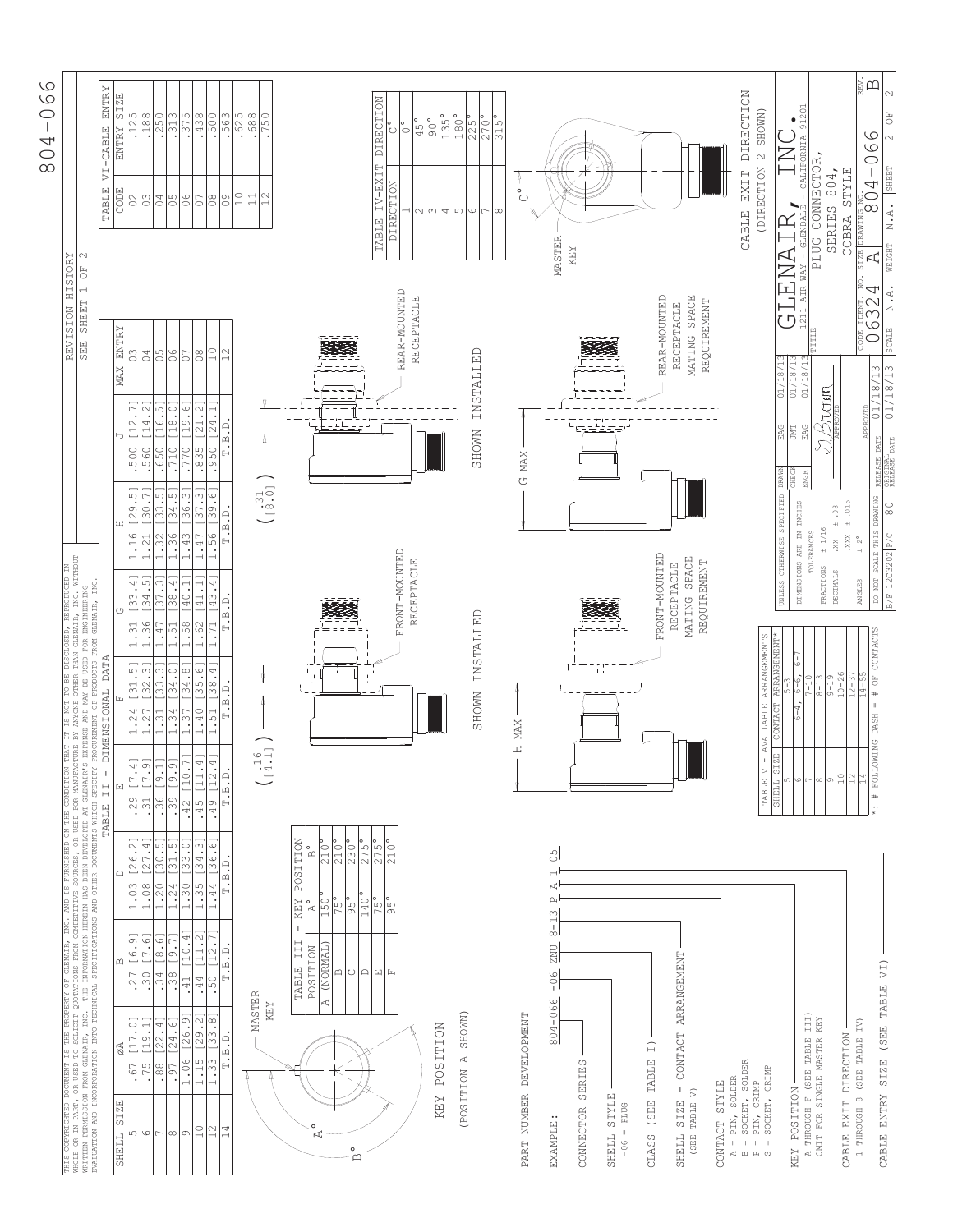

| REV<br>THIS COPRIGHTED DOCUMBNT IS THE PROPERTY OF CLENAIR, INC. AND IS FURNISHED ON THE CONDITION THAT IT IS NOT TO BE DISCLOSED, REPRODUCED IN<br>NHOLE OR IN PART, OR USED TO SOLICIT QUOTATIONS FROM COMPETITIVE SODRESS, OR USED FO               | APPROVED<br>EAG<br>07/19/12<br><b>DATE</b><br>HISTORY<br><b>REVISION</b><br><b>DESCRIPTION</b><br><b>RELEASE</b><br>PRODUCTION                                 |
|--------------------------------------------------------------------------------------------------------------------------------------------------------------------------------------------------------------------------------------------------------|----------------------------------------------------------------------------------------------------------------------------------------------------------------|
| r⊄∣m<br>FINISH CLASS<br>$-MATERIAL$<br>SHELL MATERIAL<br>$\vdash$<br>TABLE                                                                                                                                                                             | EAG<br>02/12/13<br>REVISED PER DCN #45302                                                                                                                      |
| MAX<br>$\Box$<br>(RoHS)<br>ELECTROLESS NICKEL<br><b>FINISH</b><br>NICKEL-PTFE<br><b>ALUMINUM ALLOY</b><br><b>ALUMINUM ALLOY</b><br>CLASS<br>Σ                                                                                                          |                                                                                                                                                                |
| <b>ASSEMBLED</b><br>OLIVE DRAB CADMIUM OVER<br>(ROHS)<br><b>ALUMINUM ALLOY</b><br>$\stackrel{\mathbb{L}}{\mathbb{Z}}$<br>ΣĒ                                                                                                                            | <b>MASTER</b><br>THREAD<br>$\mathbf{\Omega}$                                                                                                                   |
| <b>OVER</b><br>ELECTROLESS NICKEL<br>BLACK ZINC-NICKEL<br>ALUMINUM ALLOY<br>ZNU                                                                                                                                                                        | KEY                                                                                                                                                            |
| ELECTROLESS NICKEL (ROHS)<br>PASSIVATE (ROHS)<br>STAINLESS STEEL<br>$\rm Z1$                                                                                                                                                                           |                                                                                                                                                                |
| GLENAIR FOR ADDITIONAL FINISHES<br>CONTACT                                                                                                                                                                                                             |                                                                                                                                                                |
| l<br>REAR INSULATOR<br>GROMMET NOT<br>SUPPLIED                                                                                                                                                                                                         | ៓<br>$\mathbb{Q}^r$<br>ූ                                                                                                                                       |
| GASKET                                                                                                                                                                                                                                                 | ិ៍                                                                                                                                                             |
|                                                                                                                                                                                                                                                        |                                                                                                                                                                |
| COVER                                                                                                                                                                                                                                                  |                                                                                                                                                                |
| UNLESS OTHERWISE SPECIFIED<br>NOTES:                                                                                                                                                                                                                   |                                                                                                                                                                |
| PART NUMBER,<br>GLENAIR'S NAME,<br>SPACE PERMITTING.<br>MITH<br>IDENTIFIED<br>ASSEMBLY TO BE<br>AND DATE CODE,<br>$\lessdot$                                                                                                                           |                                                                                                                                                                |
| <b>ALUMINUM</b><br>PLUG BARREL, COUPLING NUT, HOUSING, COVER<br>ALLOY OR STAINLESS STEEL / SEE TABLE I<br>INSULATOR - LCP / NONE.<br>MATERIAL / FINISH:<br>$\sim$                                                                                      |                                                                                                                                                                |
| CODE C, CLASS 1.25 (.00005 MIN THK), OVER A SUITABLE UNDERPLATE<br>GOLD PLATE PER ASTM B 488, TYPE II,<br>CONTACT RETENTION CLIP - BERYLLIUM COPPER ALLOY / NONE<br>GASKET - FLUOROSILICONE / NONE<br>- COPPER ALLOY /<br>INTERFACIAL SEAL,<br>CONTACT |                                                                                                                                                                |
| <b>ASSEMBLED</b><br>E MAX<br>- BERYLLIUM COPPER / ELECTROLESS NICKEL<br>HARDWARE - STAINLESS STEEL / PASSIVATE OR BLACK OXIDE<br>DETENT SPRING, RIVET - STAINLESS STEEL / PASSIVATE<br>RETAINING WIRE - TORLON / NONE<br>EMI GROUND SPRING             | ENTRY<br><b>SIZE</b>                                                                                                                                           |
| CONTACTS ARE SIZE 23.<br>$\dot{\varepsilon}$                                                                                                                                                                                                           | ⋻                                                                                                                                                              |
| CONSULT FACTORY FOR ADDITIONAL CONTACT ARRANGEMENTS AND/OR SHELL<br>ORIENTATIONS.<br>$\ddot{4}$ .                                                                                                                                                      | END<br>VIEWED FROM ENGAGING<br>FACE VIEW OF PLUG<br>A <sub>S</sub>                                                                                             |
| WIRE<br>GAGE<br>$\geq 8$<br>26, AND<br>24,<br>22,<br>CRIMP BARREL ACCOMMODATES<br>$\dot{\circ}$                                                                                                                                                        | SHOWN)<br>$(10 - 13PA1$                                                                                                                                        |
| 809-088<br>809-005.<br>INSERTION/EXTRACTION TOOL: GLENAIR PART NO.<br>POSITIONER FOR HAND TOOL: GLENAIR PART NO.<br>A. HAND CRIMP TOOL: GLENAIR PART NO. 809-015.<br>CRIMP TOOL DATA:<br>$\dot{\mathbb{m}}$<br>$\ddot{\circ}$<br>.<br>0                |                                                                                                                                                                |
| UNLESS OTHERWISE SPECIFIED<br>DIMENSIONS ARE IN INCHES<br>CONTACT ARRANGEMENT, CONTACT GENDER, KEY POSITIONS, AND SHELL<br>ORIENTATION SHOWN ARE FOR REFERENCE ONLY.<br>$\ll$                                                                          | 9120<br>- CALIFORNIA<br>Œ<br>CANETS<br>AIR WAY<br>$-211$<br>07/19/<br>$\frac{9}{1}$<br>c)<br>5<br>EAG<br><b>esp</b><br>EAG<br>DRAWN                            |
| ± .015<br>$\pm$ 0.3<br>± 1/16<br><b>TOLERANCES</b><br>.888<br>XX.<br>FRACTIONS<br>DECIMALS<br>THIS CONNECTOR MATES WITH ALL QUICK COUPLING, HIGH DENSITY RECEPTACLE<br>$\dot{\circ}$                                                                   | <b>STYLE</b><br>COBRA<br>CONNECTOR,<br>RATCHETING<br>805<br>SERIES<br>PLUG<br>ITIE<br>Aroun                                                                    |
| DO NOT SCALE THIS DRAWING<br>$+2^{\circ}$<br>ANGLES<br>CONNECTORS WITH SAME POLARIZATION AND OPPOSITE CONTACT GENDER<br>THROUGH 805-006 AND 805-017)<br>$(805 - 003)$                                                                                  | $\sum\limits_{\mathbb{R}^N}$<br>59<br>$\circ$<br>$\overline{5}$<br>DRAWING NU.<br>  DRAWING NU.<br>A<br>4<br> <br> 32<br> <br>$\circ$<br>$\approx$<br>18/<br>5 |
| 80<br>B/F 11C8797 P/C<br>9. REAR INSULATOR GROMMET NOT SUPPLIED.                                                                                                                                                                                       | F)<br>SHEET<br>$\overline{a}$<br>ż<br>NEIGHT<br>ż<br>SCALE<br>$\frac{1}{2}$<br>$\sqrt{81}$<br>b.<br><b>DATE</b><br>DATE<br><b>RELEASE</b>                      |